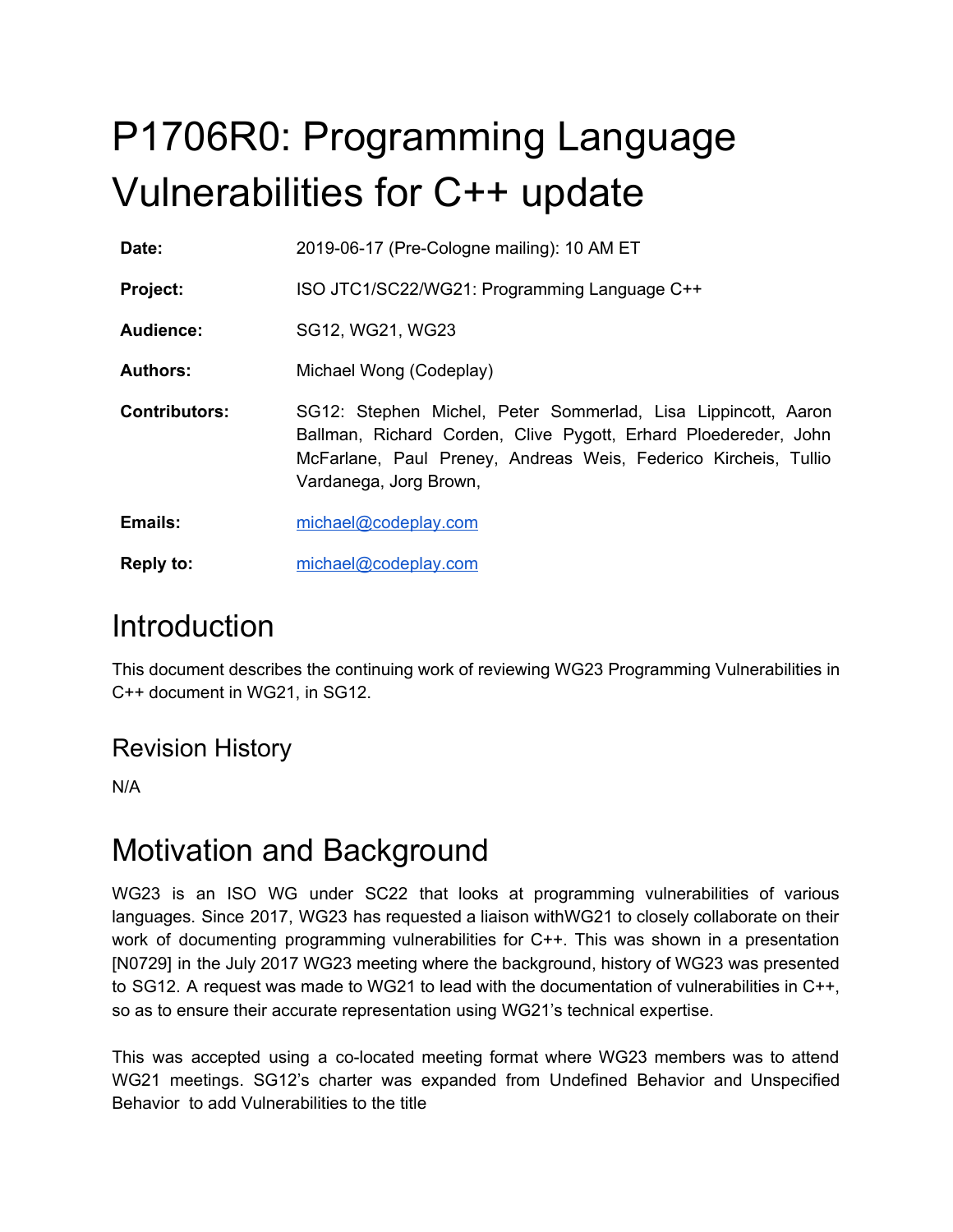SG 12 basically agreed that WG 21 needs to do something about vulnerabilities. It was pointed out that even Ada, widely acknowledged to be a "safe" language, acknowledges 50 of the 63 language-defined vulnerabilities.The goals of this is to work together and not work to make C++ look bad. We are not specifying subsets or what language features to avoid, simply pointing out how vulnerabilities occur and giving guidance. [N0730]

As a result these co-located meeting has been occurring in SG12 in every WG21 meeting. This is a report of its progress.

[N0766] describes a Liasion Statement between SC22/WG23 and WG21/SG12.

Liaison Statement

.

#### Liaison Statement

SC 22/WG 23 Programming Language Vulnerabilities and SC 22/WG 21/SG 12 Undefined Behavior and Vulnerabilities and Vulnerabilities Study Group

SC 22/WG 23 and SC 22/WG 21/SG 12 agree to work together to develop TR 24772-9 Programming Language Vulnerabilities in C++.

In developing the Technical Report, the parties agree that the following principles will apply:

- A. The TR will, wherever possible, provide meaningful references to existing work (such as the CERT C++ security guidelines and the C++ Core Guidelines)
- B. In developing the TR, the parties will evaluate those existing example guidelines mentioned in a) (and others) for their safety and security aspects.
- C. The parties will help to enhance existing guidelines by alerting the developers of the referenced guidelines of issues identified in those guidelines due to the analysis for the TR.
- D. The parties will add new sections to the TR to address new issues found, and to notify developers of other guidelines of such issues.
- E. As part of the work, the parties will develop a cross-language taxonomy of issues found from C++ to C and other languages.
- F. The parties will explore ways to link the effort described herein with other efforts such as MISRA, AUTOSAR, OpenCL/SYCL SC, and CUDA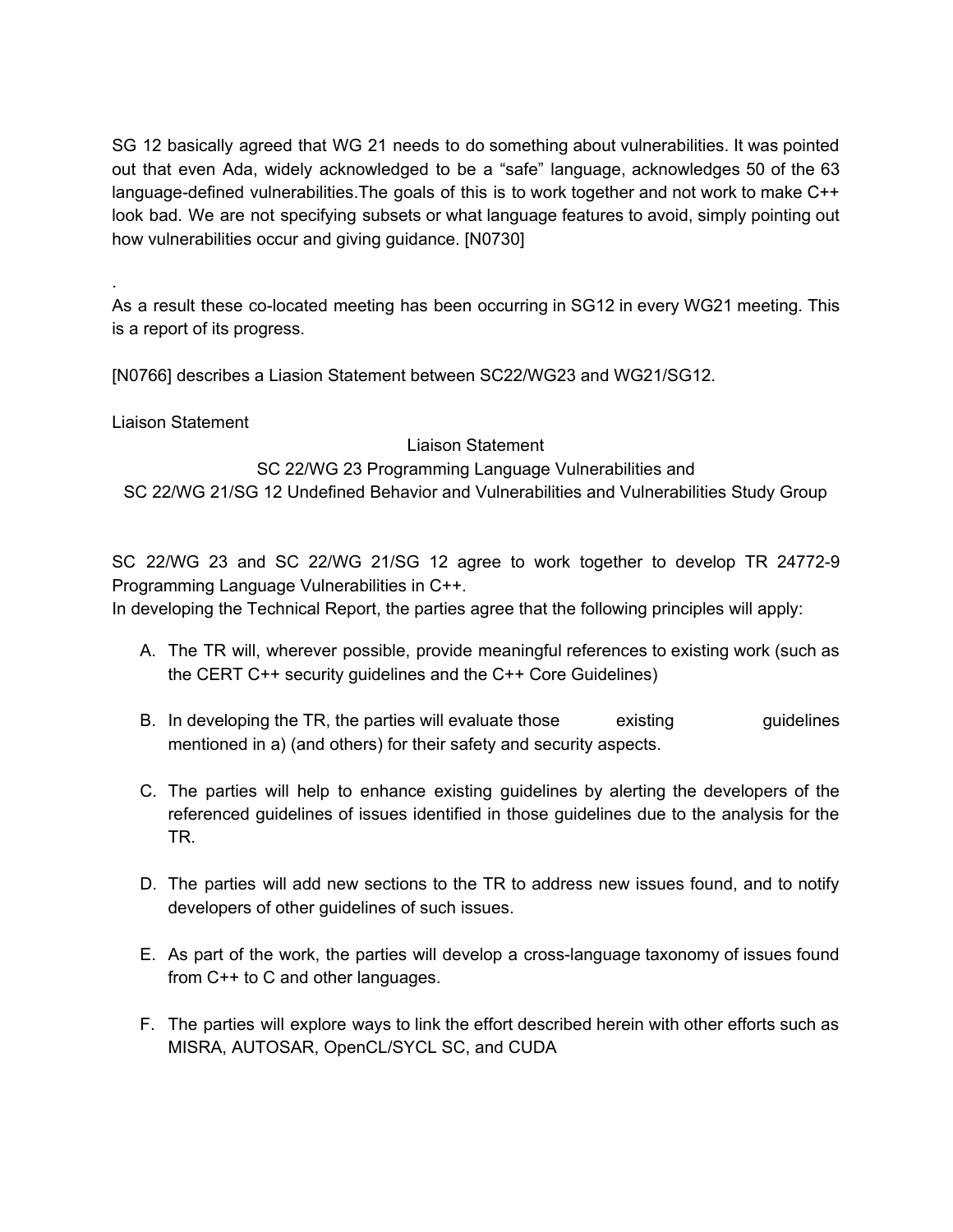- G. The work will consider how to provide guidance for previous language versions of C++:2011 and later. Currently identified potential approaches could be
	- a. To produce inline guidance for other versions, or
	- b. Document guidance for previous version in clause 7 (or even clause 8).

These will be considered analysis is done clause-by-clause. For example -- strings.

- H. The target of the audience is those developing new code vs maintaining old code (in the sense that adding significant functionality under maintenance is also "new code). TR 24772 is generally oriented to the creation of new code, and the coding guidelines for such code. It is expected that old code would only be affected when a major rewrite occurs.
- I. The target audience is team leads that produces produce the coding guidelines for the organization, but are experienced C++ programmers, not as opposed to new C++ programmers coming from another language. Goal is not to teach C++.

### Impact on the Standard

The result of this is a WG23 document that specifically updates on C++ Programming Vulnerabilities guidelines, along with those from Ada, C, Fortran, etc. These are most of the languages under SC22. We have also been feeding back new findings from this joing WG23/SG12 meeting back to update Core Guidelines.

The goal is to have an active group reviewing various Safety and Vulnerabilities documents and improve them for their accurate portrayals. In future, this will include MISRA C++ as well as AUTOSAR C++ guidelines which is also actively revising their documents. As the various Standards change, we will also need to continue updates. This is still a WIP.

### Proposals

Since July 2017, we have held regular meetings. These are the documents that we have generated in WG23. All are located in the WG23 repository: <http://www.open-std.org/JTC1/SC22/WG23/docs/documents>

We are about 2/3rd done and anticipate a remaining 35% of work remain for WG23. The latest draft if WG23 can be found here.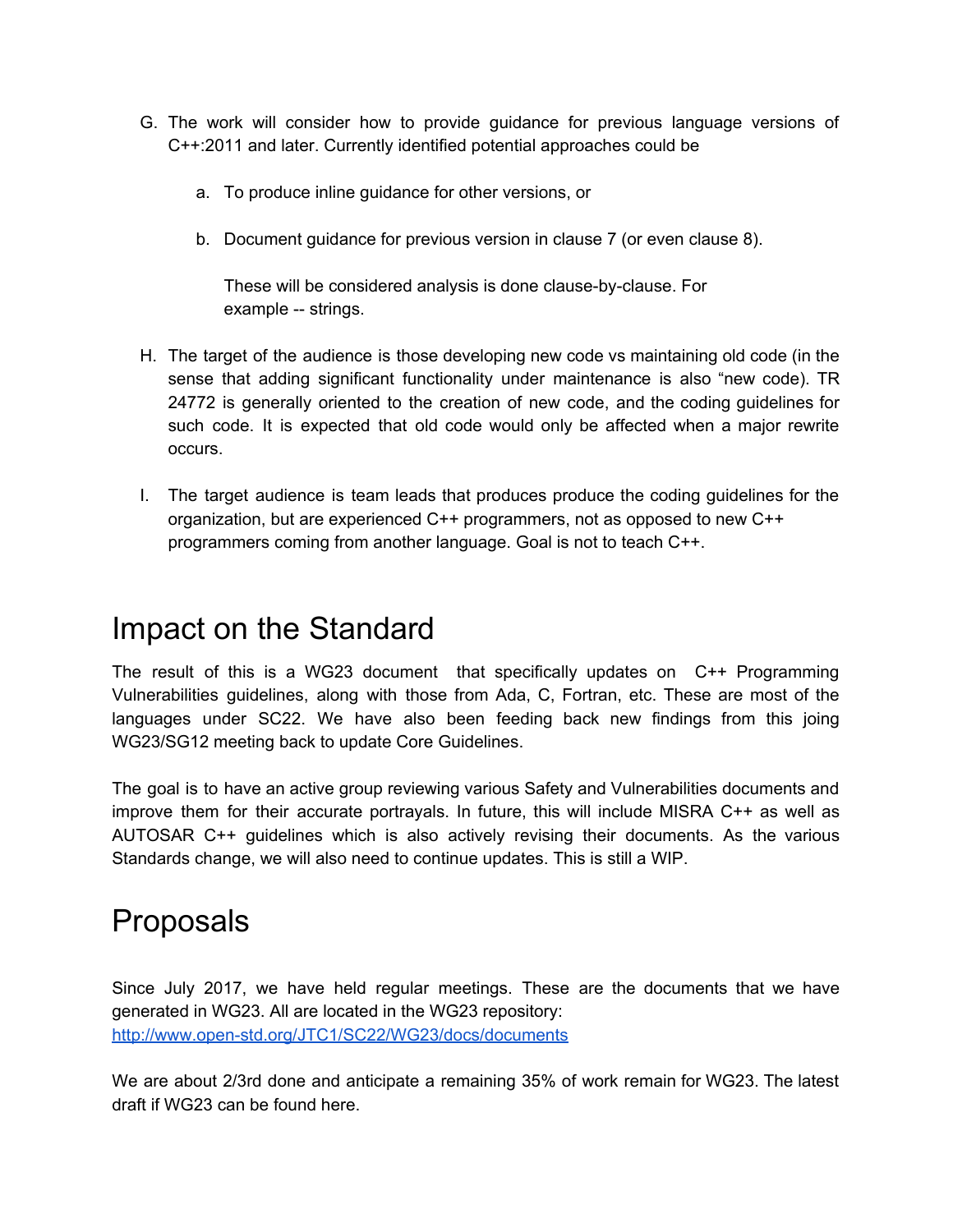http://www.open-std.org/JTC1/SC22/WG23/docs/ISO-IECJTC1-SC22-WG23\_N0866-tr24772-10 -C++-after-mtg-61-20190220.docx

| DocumentNumber Description Date                             |          |          |
|-------------------------------------------------------------|----------|----------|
| Kona C++ Meeting Feb 2019                                   |          |          |
| N0866 Draft TR 24772-9 C++ Vulnerabilities after Meeting 61 |          | 22/02/19 |
| N0860 Draft TR 24772-9 C++ before meeting 61                | 31/01/19 |          |

#### **San Diego C++ meeting 2018**

N0841 minutes of [meeting](http://www.open-std.org/JTC1/SC22/WG23/docs/ISO-IECJTC1-SC22-WG23_N0841-minutes-mtg-58-20181108-09.html) 58 08/11/18 N0840 TR 24772-10 C++ language [vulnerabilities](http://www.open-std.org/JTC1/SC22/WG23/docs/ISO-IECJTC1-SC22-WG23_N0840-tr24772-10-C++-after-mtg-58-20181109.docx) after meeting 58 09/11/18 N0839 TR 24772-10 C++ language [vulnerabilities](http://www.open-std.org/JTC1/SC22/WG23/docs/ISO-IECJTC1-SC22-WG23_N0839-tr24772-10-C++-during-mtg-58-20181108.docx) mid-meeting 58 08/11/18 N0838 TR 24772-10 C++ language [vulnerabilities](http://www.open-std.org/JTC1/SC22/WG23/docs/ISO-IECJTC1-SC22-WG23_N0838-tr24772-10-C++-before-mtg-58-20181108.docx) before meeting 58 07/11/18

#### **Rapperswil C++ Meeting June 2018**

N0802 TR 24772-10 C++ Language [vulnerabilities](http://www.open-std.org/JTC1/SC22/WG23/docs/ISO-IECJTC1-SC22-WG23_N0801-tr24772-10-C++-after-mtg-55-20180608.zip) after meeting 55 08/06/18 N0801 Convenors Report to JTC 1/SC 22 08/06/18 N0800 Minutes of [meeting](http://www.open-std.org/JTC1/SC22/WG23/docs/ISO-IECJTC1-SC22-WG23_N0800-minutes-mtg-55-20180606-08.html) 55 June 6-8 2018 08/06/18 N0799 TR 24772-10 C++ Language [vulnerabilities](http://www.open-std.org/JTC1/SC22/WG23/docs/ISO-IECJTC1-SC22-WG23_N0799-tr24772-10-C++-after-mtg-55-day-1-20180606.zip) developed during meeting 55 [day](http://www.open-std.org/JTC1/SC22/WG23/docs/ISO-IECJTC1-SC22-WG23_N0799-tr24772-10-C++-after-mtg-55-day-1-20180606.zip) 1 06/06/18 N0798 Draft [Convenors](http://www.open-std.org/JTC1/SC22/WG23/docs/ISO-IECJTC1-SC22-WG23_N0798-convenors-report-20180606.pdf) report for 2018 SC 22 plenary 05/06/18

#### **Jackonville C++ meeting March 2018**

N0766 Draft liaison statement to WG 21 from [pre-meeting](http://www.open-std.org/JTC1/SC22/WG23/docs/ISO-IECJTC1-SC22-WG23_N0766-possible-liaison-statement-WG23-WG21-SG12.zip) 52 telecon 21 Nov 2017

#### **Albuquerque C++ Meeting Nov 2017**

N0759 Minutes of meeting 52, held jointly with WG 21/SG 12, [November](http://www.open-std.org/JTC1/SC22/WG23/docs/ISO-IECJTC1-SC22-WG23_N0759-minutes-mtg-51-20171107-08.html) 7-8 2017, [Albuquerque,](http://www.open-std.org/JTC1/SC22/WG23/docs/ISO-IECJTC1-SC22-WG23_N0759-minutes-mtg-51-20171107-08.html) NM 2017-11-08 N0758 TR 24772-9 C++ [Vulnerabilities](http://www.open-std.org/JTC1/SC22/WG23/docs/ISO-IECJTC1-SC22-WG23_N0758-tr24772-9-C++-after-mtg-21-20171108.docx) following Meeting 51/WG 21 SG 12 [meeting](http://www.open-std.org/JTC1/SC22/WG23/docs/ISO-IECJTC1-SC22-WG23_N0758-tr24772-9-C++-after-mtg-21-20171108.docx) 18/11/17 N0748 C++ Programming language [vulnerabilities](http://www.open-std.org/JTC1/SC22/WG23/docs/ISO-IECJTC1-SC22-WG23_N0748-Programming-vulerabilities-for-C++-(part-of-WG23-N0746)-20171015.pdf) submitted to WG 21 by Stephen Michell, Michael Wong and Chris [Szalwinski](http://www.open-std.org/JTC1/SC22/WG23/docs/ISO-IECJTC1-SC22-WG23_N0748-Programming-vulerabilities-for-C++-(part-of-WG23-N0746)-20171015.pdf) 15 October 2017 N0744 Draft of possible C++ Part 9 with updates from [Canadian](http://www.open-std.org/JTC1/SC22/WG23/docs/ISO-IECJTC1-SC22-WG23_N0744-tr24772-9-C++-draft-updated-by-cdn-subgroup-20170905.docx) subgroup 11 September 2017 N0741 TR 24772-9 C++ after meeting 50, with sample [vulnerability](http://www.open-std.org/JTC1/SC22/WG23/docs/ISO-IECJTC1-SC22-WG23_N0741-tr24772-9-C++-draft-after-mtg-49-20170817.docx) writeup in clause 6.5 17 August 2017

#### **Toronto C++ meeting July 2017**

N0730 Report from SC 22/WG 21 C++ [meeting](http://www.open-std.org/JTC1/SC22/WG23/docs/ISO-IECJTC1-SC22-WG23_N0730-report-from-SC22-WG21-SG12-meeting-20170713.docx) held 13 July 2017 N0729 Presentation to SC 22/WG 21 C++ on programming language [vulnerabilities](http://www.open-std.org/JTC1/SC22/WG23/docs/ISO-IECJTC1-SC22-WG23_N0729-presentation-WG21-programming-language-vulnerabilities-20170713.pptx) 13 July 2017